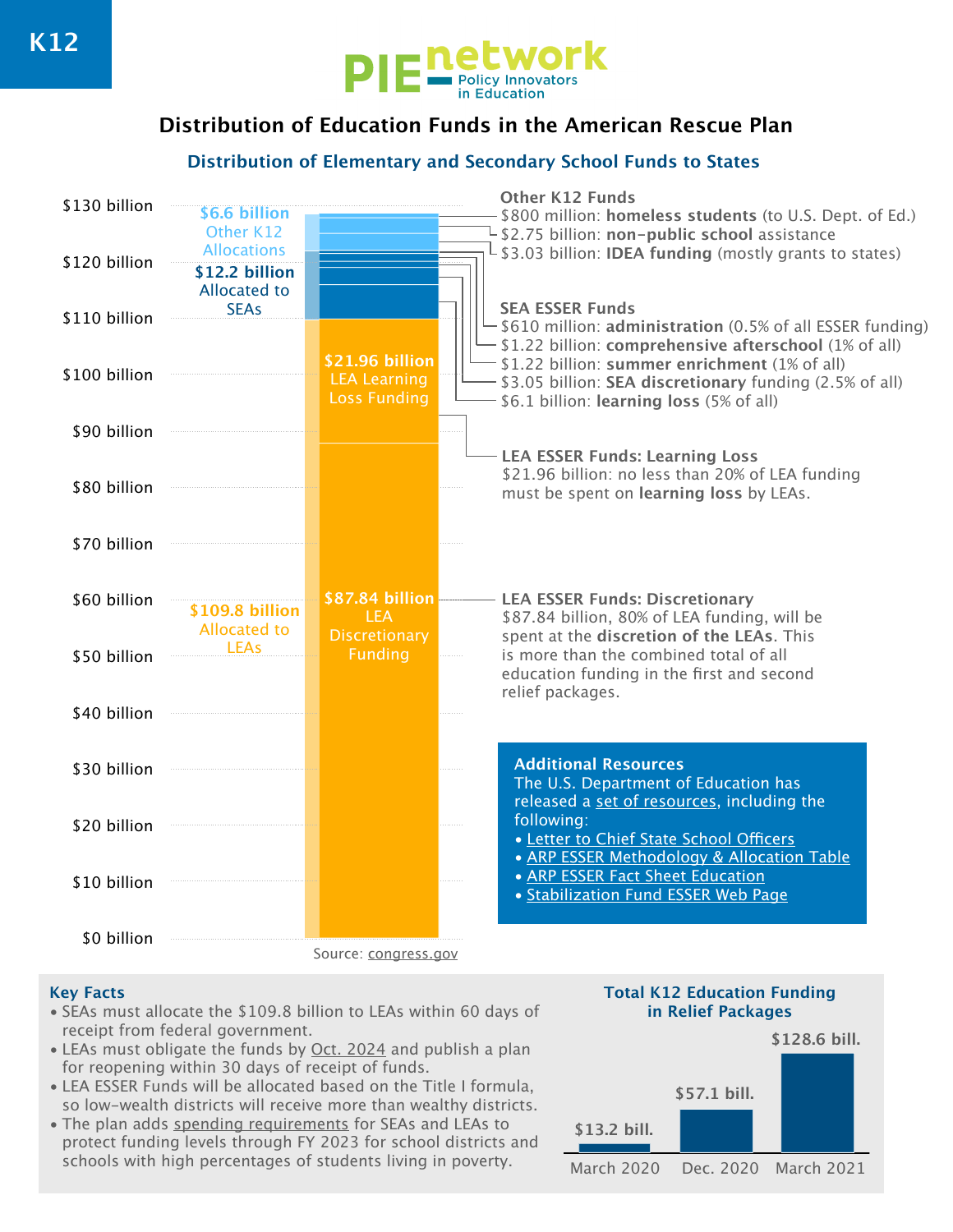

## **Distribution of Education Funds in the American Rescue Plan**

### **Distribution of Higher Education Emergency Relief Fund (HEERF)**



### **Key Facts**

- It is not clear if international students or those in Deferred Action for Childhood Arrivals (DACA) qualify.
- This package increased the share of funds going to public and private nonprofit IHEs from 89% to 91% compared to the last one and reduced the share for for-profit IHEs from 3% to 1%.
- The plan requires a maintenance of effort proportional to overall state planning through FY 2023.



**Total Higher Education Funding in Relief Packages**